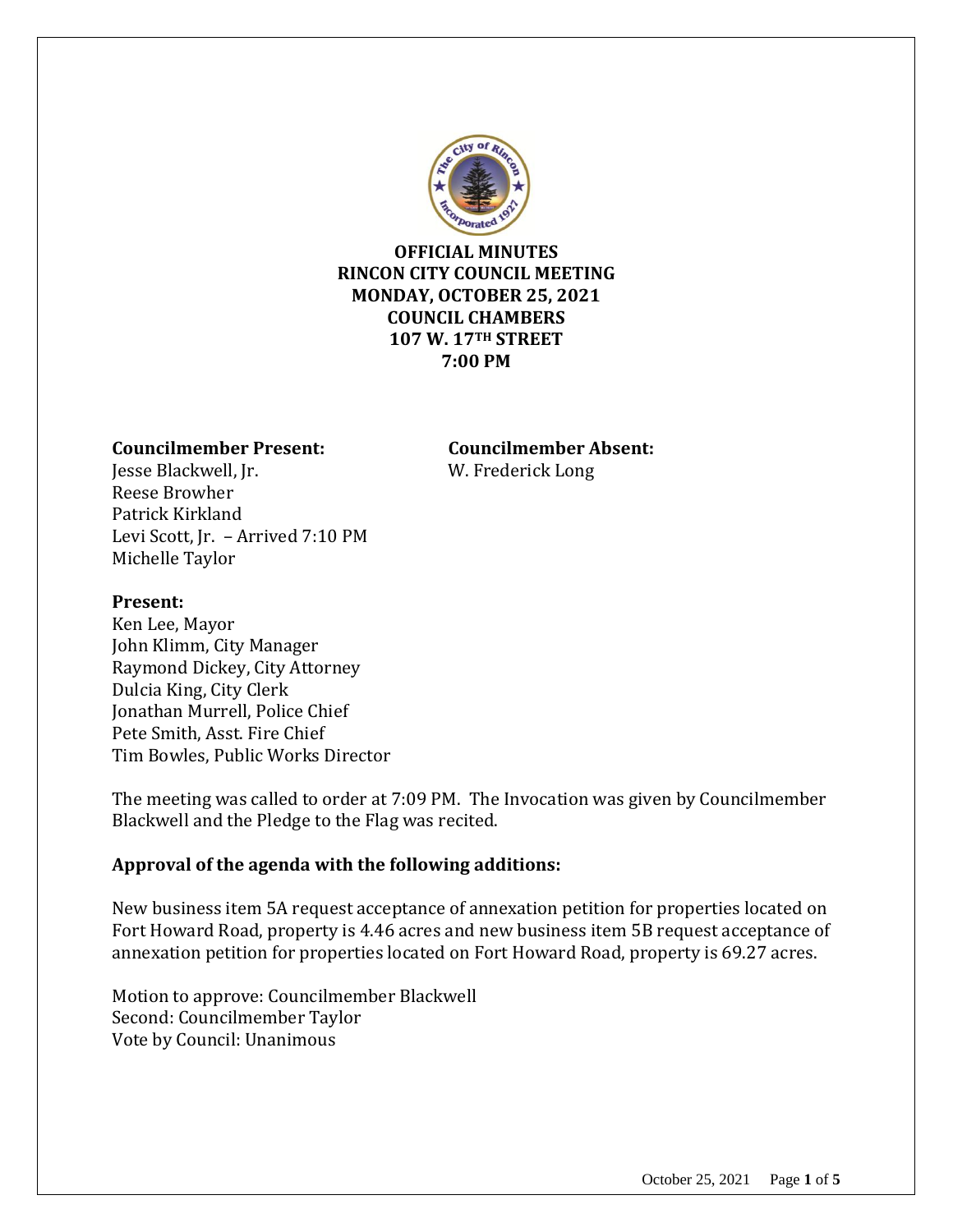# **Approval of the October 11, 2021 minutes:**

With noted grammatical errors given to City Clerk, Dulcia King.

Motion to approve: Councilmember Scott Second: Councilmember Blackwell Vote by Council: 4 yes votes, Councilmember Browher abstained

#### **New Business:**

**1. A petition has been filed by Toss Allen of Allen Engineering requesting a final plat and bond acceptance for the Blandford Villas Townhomes, located on Blandford Road. The property is owned by Construction Development Investors LLC; the property is zoned R8 (Residential Multi-unit Attached) (townhouse or row house). (Map and Parcel # R2130009A00)**

Jeffery Waldhour and Jake Patrick with Construction Development Investors were present. Councilmember Scott said it looks like there are clean out caps there. Mr. Waldhour said they are temporary and will be replaced with brass and flush with the concrete. Attorney Dickey said Jason Stewart could not be here but he is ok with plat and bond. The bond is with the Bank of Newington.

Motion to approve: Councilmember Browher Second: Councilmember Scott Vote by Council: Unanimous

## **2. Sikes Brothers, Inc. request approval of pay request #2 in the amount of \$22,281.26 for the 2021 Rincon LMIG – Lockner Drive. LI #320.4100.549100**

Doug Morgan with EMC Engineering was present. Mr. Morgan said this is the last pay request before retainage pay request. Mayor Lee asked about an issue further down from the project, something about a pothole. Mr. Morgan said he just heard about this, it is not a pothole it is a seam, it is rough but it is not a pothole. It is a seam joint where water is getting in, right now it is patched. It is 47 feet from the project not 10 feet; it was outside the limits of the project. Mayor Lee asked Tim Bowles could we correct this, Mr. Bowles said we can cut it out and fix it. Councilmember Browher said he would like to see it fixed. It has been brought to our attention so we need to fix it. Councilmember Scott said he thinks staff can fix this since it is an easy fix.

Motion to approve: Councilmember Taylor Second: Councilmember Blackwell Vote by Council: unanimous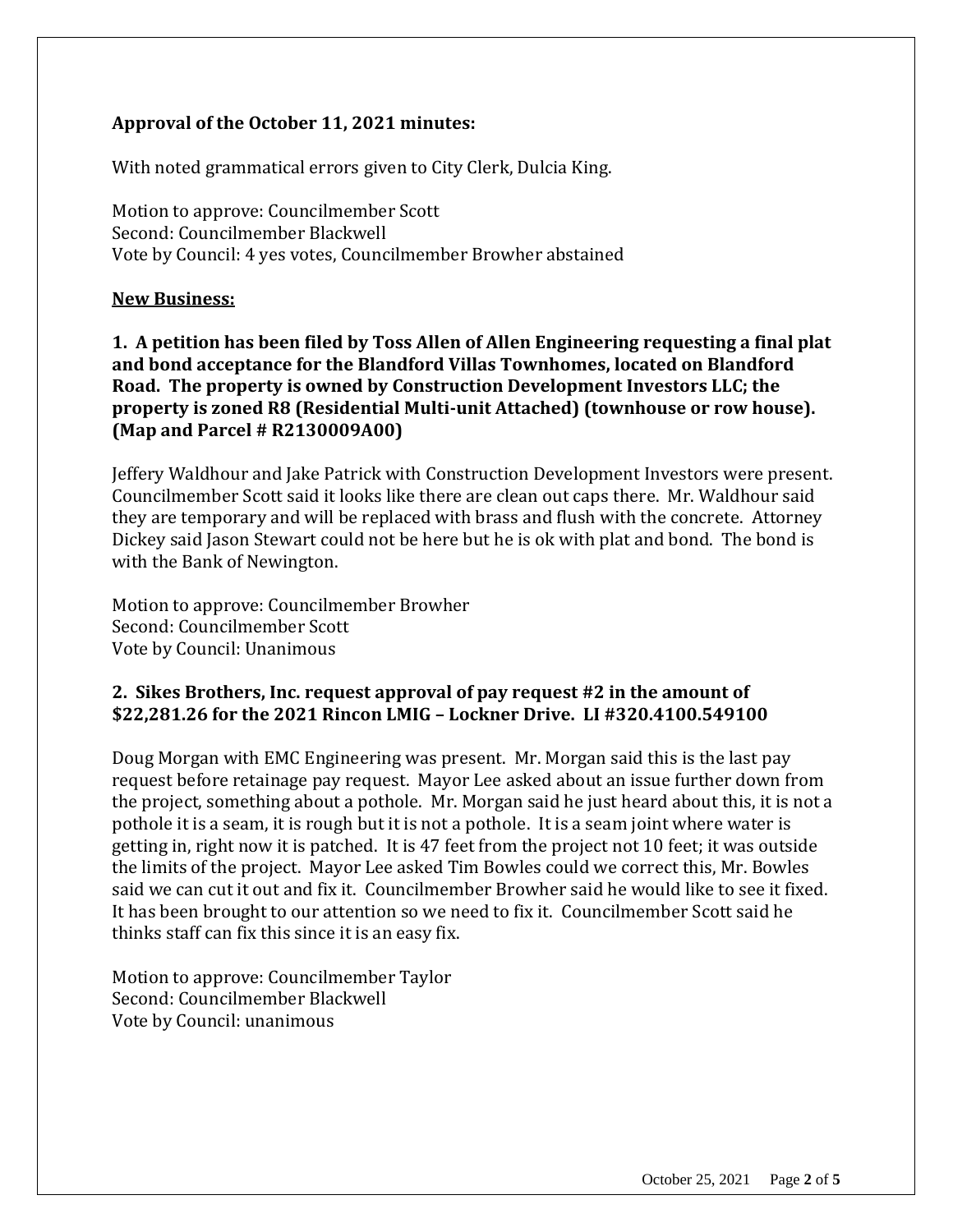# **3. Request approval to purchase a replacement plate tamp from Southern Rental Systems in the amount of \$12,013.90. LI #100.4100.542528**

Mr. Bowles said this is to replace a worn out plate tamper. He is recommending the diesel and there is a one year warranty.

Motion to approve: Councilmember Scott Second: Councilmember Browher Vote by Council: Unanimous

## **4. Discussion of proposed Farmer's Market.**

Mr. Klimm said we have had some preliminary discussion about the utilization of the property at 10th Street and Highway 21, they came up with the possibility of a farmers market. Alec Metzger with EMC Engineering has come up with basic plan. The question is, is there any support. Councilmember Scott said he thinks the project is going to be like a feel and go, he would like to see some crafts and is highly supportive of this. Mayor Lee said he would like to see us test it first. Councilmember Kirkland asked how much clean up is required for us to get this started. Mr. Klimm said if we are not going to get a grant, then he would collaborate with Tim Bowles. Mayor Lee asked Attorney Dickey about the legal issues, he said we have to look at some issues. Mr. Klimm said he will present a draft to Council. Councilmember Browher said he would love to see this property use, but let's keep in mind we have Freedom Park too, it is an open area. He has thought about a community yard sale but he loves this concept and thinks it would be a good community event. Councilmember Kirkland said if we start this we need to be consistent.

## **5. Discussion of banner signs.**

Mr. Klimm said this goes back to several workshops, beautification of the City. Councilmember Taylor has done some research as well. He needs to discuss if this is something we need to move forward on. There was discussion on where we would put the signs, how they will look and how we would fund it. This might be something where we want to form a short term working committee to work out the details. Councilmember Kirkland asked about sidewalks. He said if this is going to take away from the sidewalks he would rather have sidewalks and not banners.

# **5A. Request to accept annexation petition from Kenneth Rule for property located on Fort Howard Road for a total of 4.46 acres.**

Attorney Dickey said Mr. Rule wants to annexation the property into the City and develop it. Councilmember Scott asked what would the zoning be, it is zoned County R1 now. The owner wants to zone it General Commercial. Attorney Dickey showed Council the two parcels and said the 69.27 acres will have two entrances. Councilmember Blackwell asked did the City have services out there already, yes. Councilmember Browher asked how much have we put in to the water and sewer lines there, Attorney Dickey said around a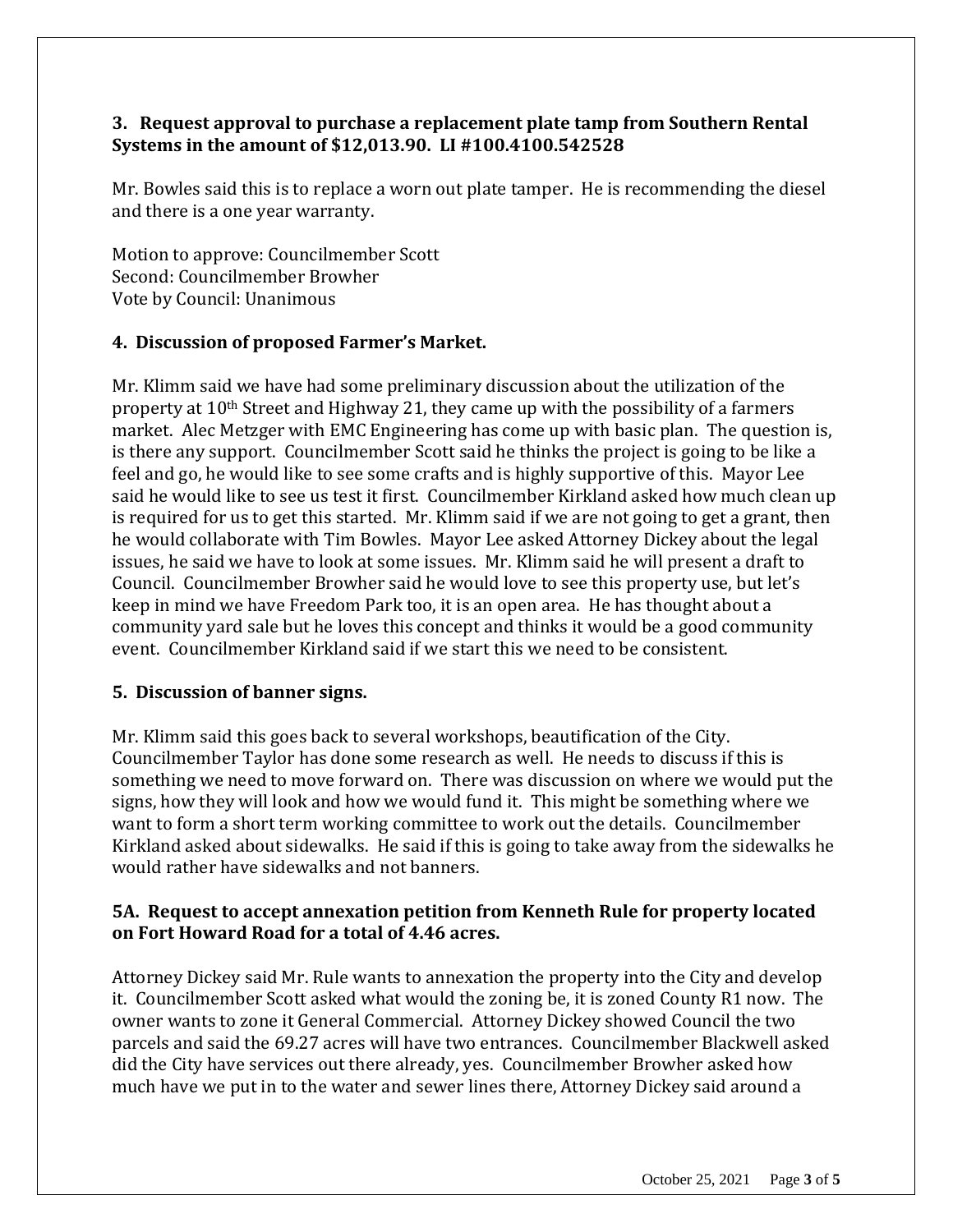million dollars but that is in the impact fees. Councilmember Browher said this development will tremendously offset the cost.

Motion to approve: Councilmember Scott Second: Councilmember Kirkland Vote by Council: Unanimous

## **5B. Request to accept an annexation petition from Kenneth Rule for property located on Fort Howard Road; property is 69.27acres.**

Motion to approve: Councilmember Browher Second: Councilmember Blackwell Vote by Council: Unanimous

## **6. Administrative Reports:**

**City Manager** –Mr. Klimm wanted to let Council know we have completed our unemployment hearings and we are not going to have to pay the State \$15,000-\$20,000; parties have come forward interested in running the Bistro. Councilmember Browher asked are we currently serving meals, yes but it is very infrequent; Councilmember Kirkland said as you pass the gas station on Highway 21going south the trees on the left are on the power lines. Mr. Bowles said those are telephone lines and they have been told about that many times. Attorney Dickey said it is a DOT right away with Windstream having the right to use that, it has nothing to do with the City. We don't have an ordinance about overhanging trees but we can come at it from a safety concern. Councilmember Kirkland said it does not look good. Attorney Dickey said we could look into an ordinance saying any trees causing a roadway hazard the property owners have to trim. Richard Kessler owns the property. Mayor Lee said would we want to send a letter to Mr. Kessler.

**City Engineer** – Mr. Morgan said that Georgia and Savannah Avenues are finished and the punch list has been completed; they have put out the Rincon TSPLOST signs; on 4th Street they need to do a walk through; on Weisenbaker Road they should finish paving today. The paving needs to cure before stripping; Middleground Road was shut down today. The water main construction is over 75%, they have received a change order for the connection to the existing; They have two months and seven days to finish the last two streets before the end of the year; Councilmember Browher asked about the 4th Street debris on the side of the road, Mr. Morgan said they have talked to the contractor and that is on the punchlist. Councilmember Blackwell asked after they do the cleanup of the excess will they backfill it with some type of dirt, Mr. Morgan said yes they will backfill.

**Chief of Police** – Chief Murrell said the suspect of the Wal-Mart fire was taken into custody.

**Water/Sewer/Public Works** – Mayor Lee thanked Mr. Bowles for the road signage indicators, Mr. Bowles said he has done everything on the west side.